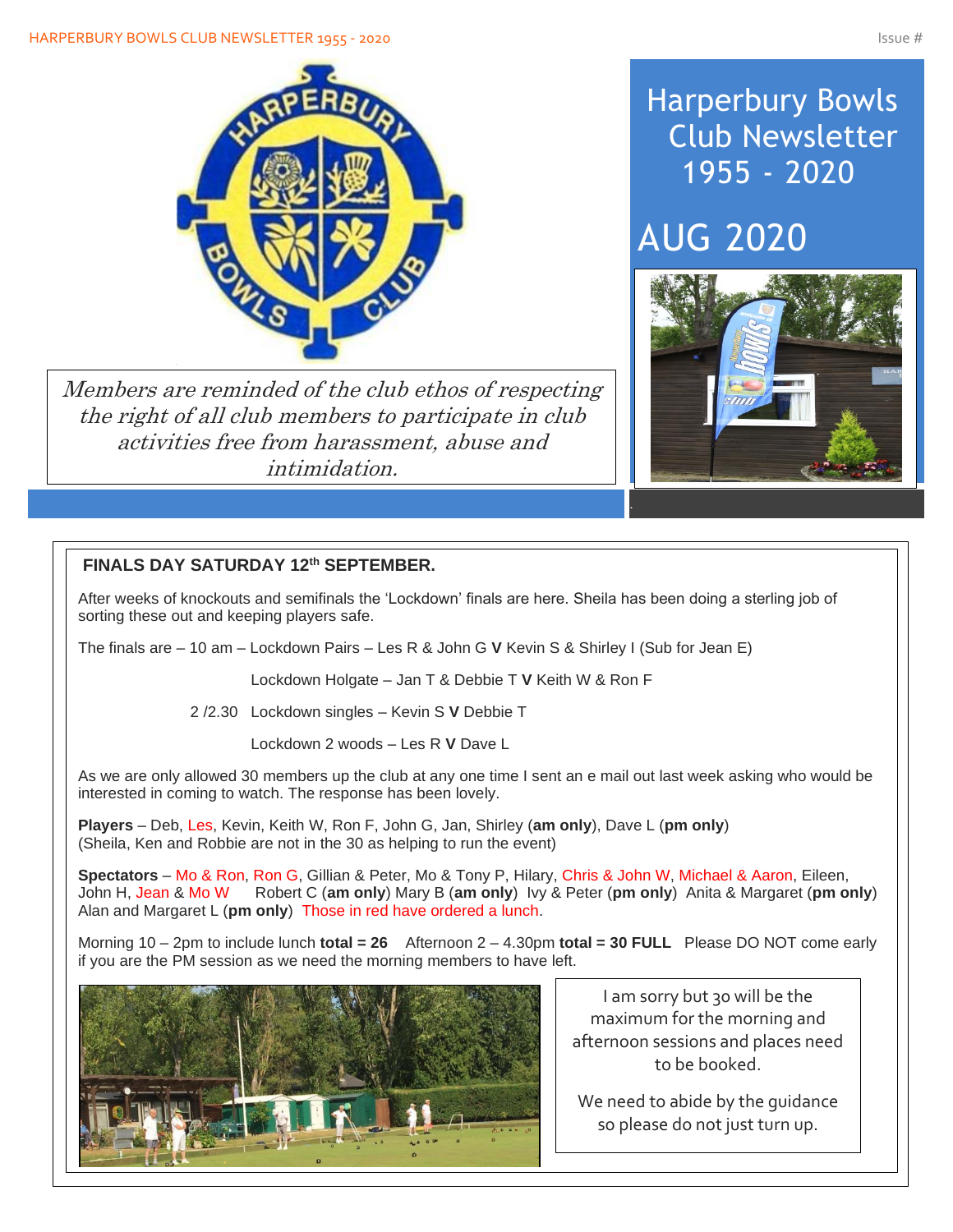### **Committee News.**

The committee are delighted to be able to run the Lockdown Finals day on 12<sup>th</sup> September and thanks goes to Sheila as Competitions secretary for sorting these games out in what has been a very bizarre bowls season.

If you have booked a place as a spectator in the 30 maximum people allowed then you are advised to bring your own chair, use the hand sanitizer regularly and remain 2 meters from each other. The club house will still only be used for the bathrooms but the bar will be open with Ken doing 'table service'. Robbie will be doing a Sausage and chips lunch outside for £3.50 and you will be given a shout to come and collect your food when it is ready. Lunch needs to be ordered please. No plans for tea and coffee or using the kitchen so flasks will be required if you desire those.

The last roll up day will be  $17<sup>th</sup>$  Sept and NOT finals day as previously mentioned. My mistake so a few more days before the season ends.

It has been lovely to see some bowls up the club this season but we also appreciate that this enforced 'year off bowls' has been a chance to reflect and to think about next season and if bowls will be featured for you either at all or at a much lesser pace.

During the closed season we will send out a survey to see members thoughts for next year to help us plan the 2021 season.

### Watford and District news….

.

Entries for the current (dormant) season will be put forward for next season without change. Please advise Tim Anstey by 30th October next if you have an amendment to your original entry or if there are any additional entries to be made.





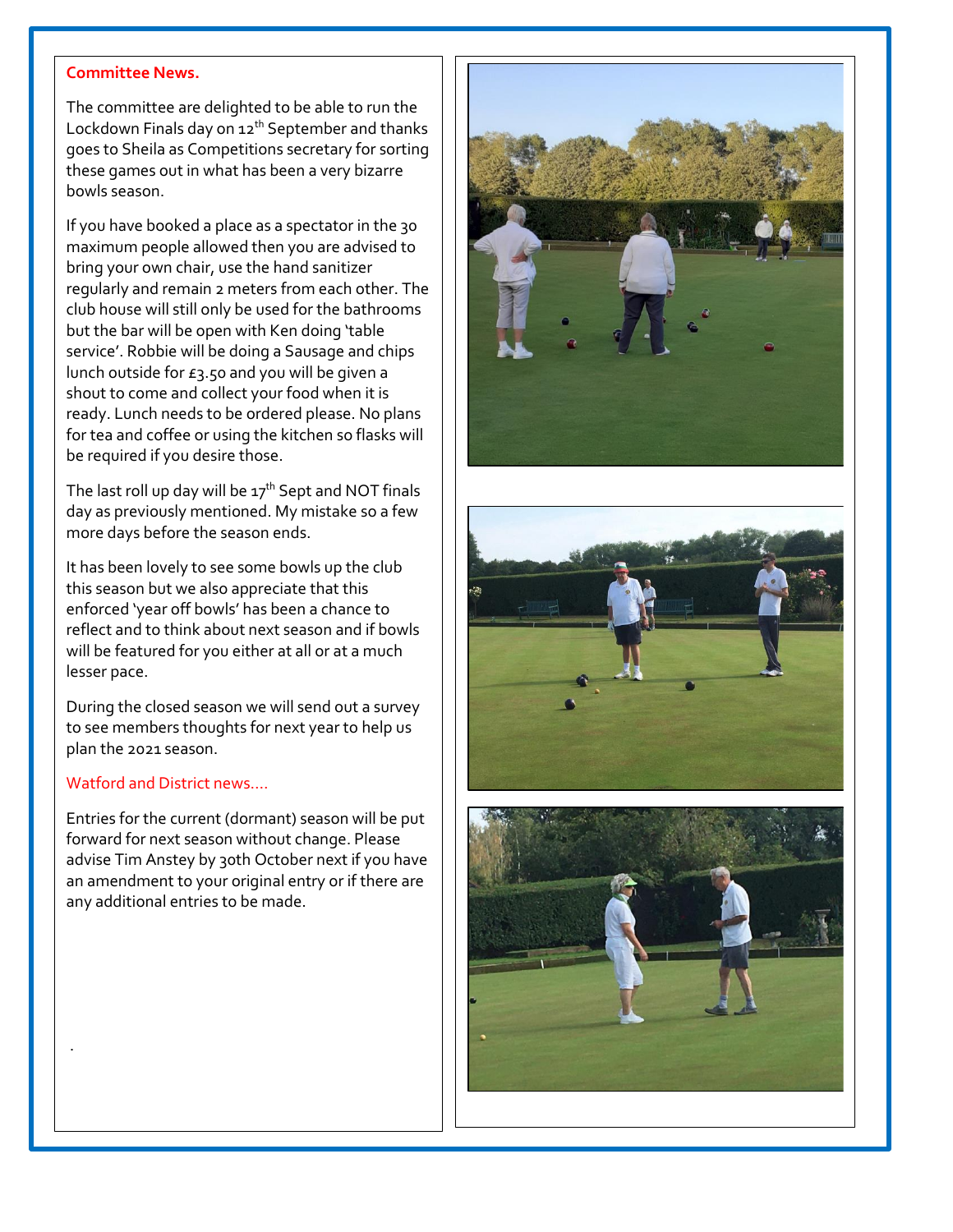POTTERS is (fingers crossed) Friday 9th April for our 3 night pre-season break. I have been asked if I can get anymore rooms.

Before I enquire is there anyone else hoping to come? Please let me know ASAP.

Peter & Gillian Carvin

Alan Dickenson

Robin Dickenson

John & Hilary Gilson

Ken Kauder

Aaron Langley

Michael Langley

Alan Long

Maggie Long

Mo & Tony Plummer

Mo & Ron Pugh

Sheila & Les Roberts

Dave and Debbie Trollope

Chris and John Webster

Judy & Malcolm West

Eileen & Keith Williams

## 25 Members booked and paid. I can't wait!!

Pics from 2019.